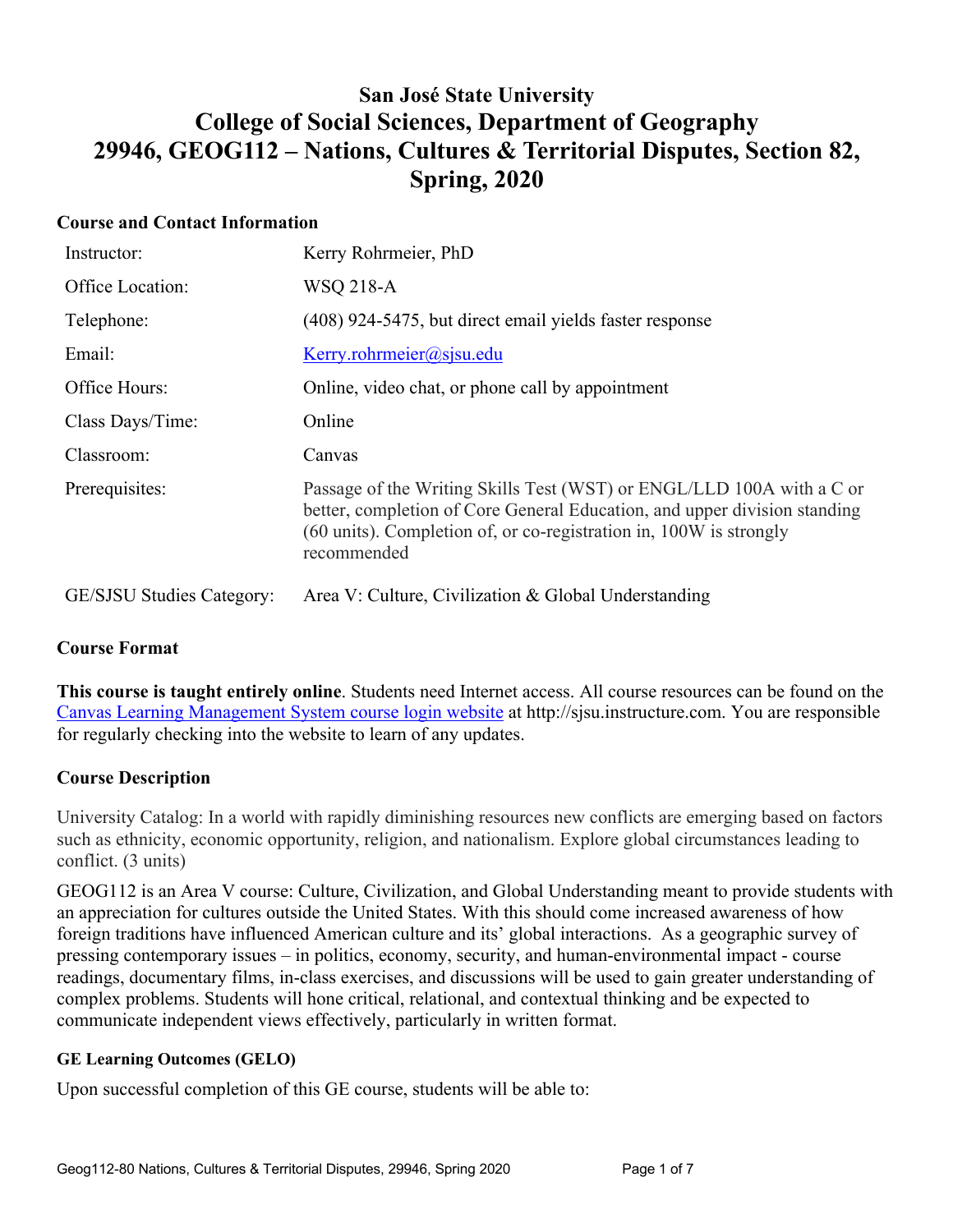• GELO 1 *Compare systematically the ideas, values, images, cultural artifacts, economic structures, technological developments, and/or attitudes of people from more than one culture outside the U.S.*

Students will demonstrate understanding through weekly written online forum responses and threaded discussions. Students will further critically compare these concepts in a written review article.

• GELO 2 *Identify the historic context of ideas and cultural traditions outside the U.S., and how they have influenced American culture.*

In addition to the weekly written online forum responses and threaded discussions, students will specifically address this in two written essays pertaining to four documentary films shown this term. Students will synthesize the breadth of their understanding in a final exam essay.

• GELO 3 *Explain how a culture outside the U.S. has changed in response to internal and external pressures.*

Students, in a small group format, will facilitate online discussions covering cultural changes and pressures beyond U.S. borders.

# **Required Texts/Readings**

#### **Textbook**

Excerpts from *Global Issues: Selections from CQ Researcher* are available for free online through MLK Library. Each chapter covered this term has been provided to you under the 'Files' tab in Canvas.

# **Course Requirements and Assignments**

SJSU classes are designed such that in order to be successful, it is expected that students will spend a minimum of forty-five hours for each unit of credit (normally three hours per unit per week), including preparing for class, participating in course activities, completing assignments, and so on.

- Active online participation is imperative to your overall grade in this online course (50% of your total grade), and so frequent discussion engagement on Canvas is expected each week. In addition to posting individual assigned content in the forums you must read through fellow classmate posts and reply to at least two classmate responses (GELO 1).
- Student groups will be tasked to lead a textbook chapter (GELO 3). This will include guiding understanding by preparing supporting slides to annotate assigned reading along with providing additional supplementary materials to enhance said content. Once the online discussion forum goes live student groups are responsible for not just adding individual prompt responses, but also to moderate all classmate posts. This includes prompt reply with follow-up commentary and facilitating further questioning and critical thought on the content. At the end of the discussion period the student group will submit a summarized response recap to the instructor. All students within a group earn the same grade.
- Links to four documentary films will be posted during this course. Two times during the term you are to demonstrate in writing how you have thought critically about narratives or images seen on the film from a global geography/social sciences point of view (GELO 2). Each essay must be three typed pages (doublespaced, 12-point Times New Roman font, with 1" margins on all sides) summarizing new facts gained along with thought-provoking critique. Film essays must include a total word count noted at the end [750 words minimum].
- A Review Article is a concise paper usually written by an editor that summarizes, compares, and contrasts all recent findings on a specific topic or theme. Create a 500-word review article,  $+$  or  $-$  25 words, tying together any two textbook chapters (GELO 1). Your article must be one typed page (single-spaced, 12-point times new roman font with no more than 1" margins on all sides).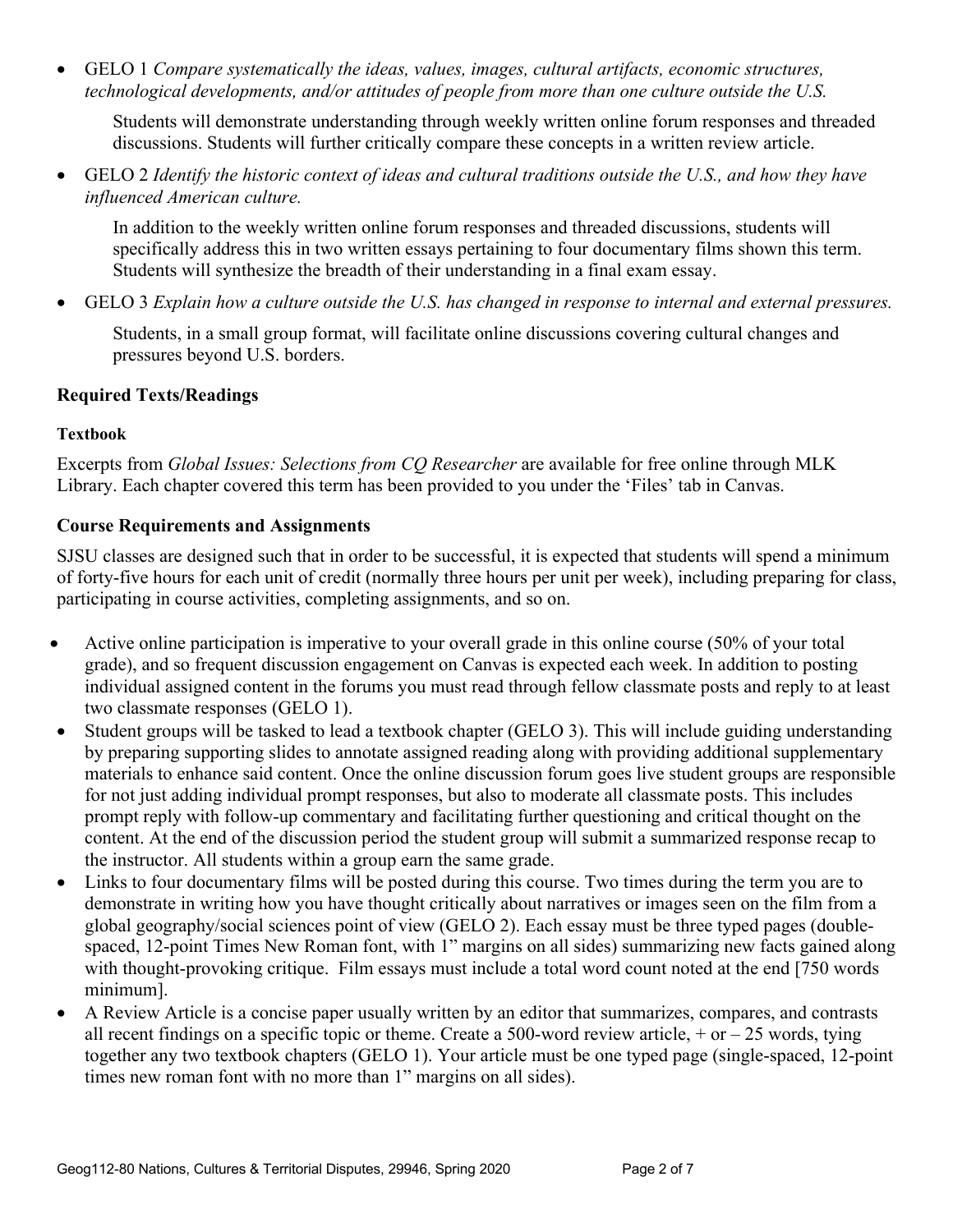#### **Final Examination**

The final exam is a single essay prompt. You must clearly support and defend in a written essay what you have gained from this course and how this information might apply to your postgraduate goals (GELO 2). Cite specific examples in your essay to support your argument.

#### **Grading Information**

Success in this course is based on the expectation that students will spend, for each unit of credit, a minimum of 45 hours over the length of the course (normally three hours per unit per week) for instruction, preparation/studying, or course related activities.

|                                    | <b>Points Possible</b> |
|------------------------------------|------------------------|
| Participation in Discussion Forums | 500                    |
| <b>Student Group Chapter</b>       | 100                    |
| Film Essay 1                       | 50                     |
| Film Essay 2                       | 50                     |
| <b>Review Article</b>              | 200                    |
| Final Exam                         | 100                    |
| <b>TOTAL</b>                       | 1,000                  |

#### **SCALE:**

| $A+ = 98\%$           | $A = 94-97\%$   | $A = 90-93\%$              |
|-----------------------|-----------------|----------------------------|
| $B_{+} = 87 - 89\%$   | $B = 84 - 86\%$ | $B = 80-83\%$              |
| $C_{\pm} = 77 - 79\%$ | $C = 74 - 76\%$ | $C = 70-73\%$              |
| $D_{+} = 67 - 69\%$   | $D = 60 - 66\%$ | $D = 51 - 59\%$            |
|                       |                 | $F = \langle 50\% \rangle$ |

All students have the right, within a reasonable time, to know their academic scores, to review their gradedependent work, and to be provided with explanations for the determination of their course grades. In keeping with this policy, and to making grading responsive. All assignments are due as stated on the Course Schedule and Canvas. **Late work is not accepted.** Please save all your work until after you have checked your final course grade. Then if you have questions about your final grade, you can bring in past work, and if necessary, corrections can be made.

#### **Grading Information for GE**

Passage of the Writing Skills Test (WST) or ENGL/LLD 100A with a C or better (C‐ not accepted), and completion of Core General Education are prerequisite to all SJSU Studies courses. Completion of, or coregistration in, 100W is strongly recommended. A minimum aggregate GPA of 2.0 in GE Areas R, S, & V shall be required of all students.

## **Classroom Protocol**

- Assigned textbook readings must be completed prior to participation in the discussion forums so that facts may be cited in your responses.
- This course covers controversial and politically charged content so civility and courteousness is always expected. While we may not agree with other perspectives and opinions stated, respect is mandatory.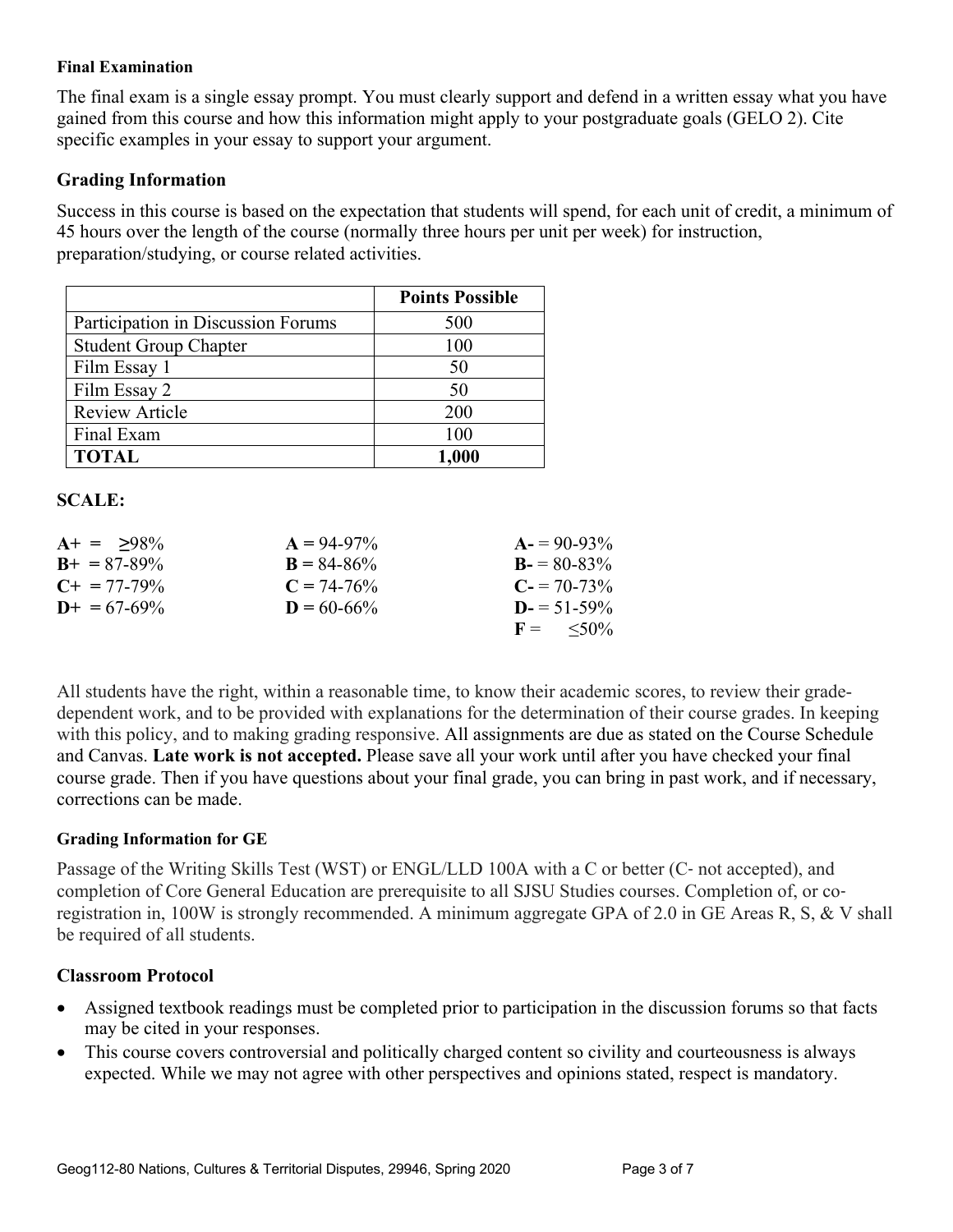# **University Policies**

Per University Policy S16-9 *(http://www.sjsu.edu/senate/docs/S16-9.pdf)*, relevant university policy concerning all courses, such as student responsibilities, academic integrity, accommodations, dropping and adding, consent for recording of class, etc. and available student services (e.g. learning assistance, counseling, and other resources) are listed on Syllabus Information web page (http://www.sjsu.edu/gup/syllabusinfo), which is hosted by the Office of Undergraduate Education. Make sure to visit this page to review and be aware of these university policies and resources.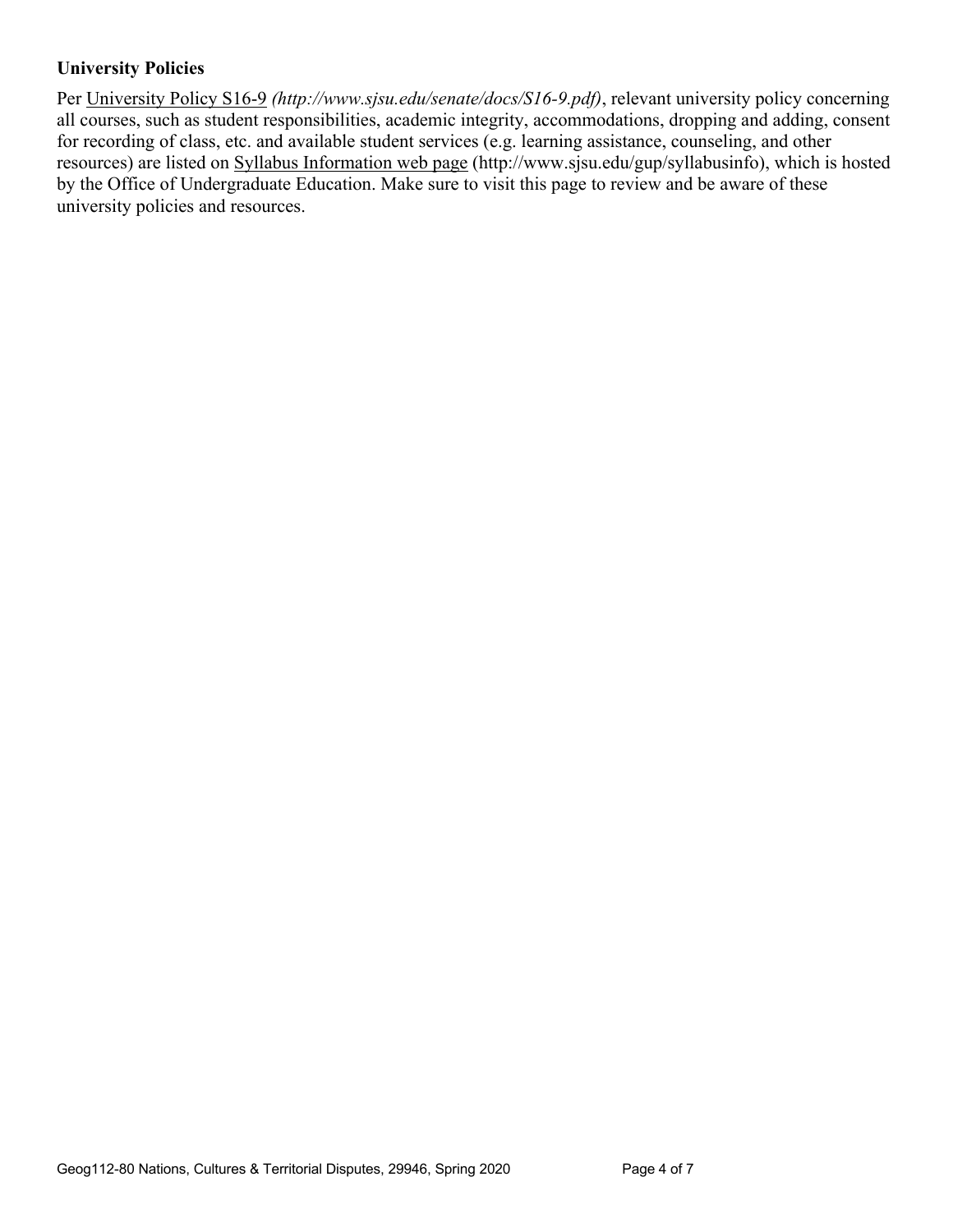# **29946 / GEOG112 – Nations, Cultures & Territorial Disputes Spring 2020, Course Schedule**

This schedule is subject to change with fair notice. Changes will be posted online under Announcements.

#### **Course Schedule**

| Week           | <b>Date</b>     | <b>Topics, Readings, Assignments, Deadlines</b>                                                                                                                                                             |  |
|----------------|-----------------|-------------------------------------------------------------------------------------------------------------------------------------------------------------------------------------------------------------|--|
| 1              | $1/21 - 1/25$   | Familiarize and introduce yourself on Canvas, meet your group, review the<br>syllabus, all assignments and due dates, locate the text chapters and background<br>materials in the Canvas 'Files' tab        |  |
| $\overline{2}$ | $1/27 - 2/1$    | THEME 1: LARGE-SCALE THREATS TO HUMANITY<br>Ch 1: Chemical & Biological Weapons                                                                                                                             |  |
| $\overline{3}$ | $2/3 - 2/8$     | Ch 16: Climate Change (Group A)<br>Film 1: <i>Chasing Ice</i> – if you choose to write on this film for one of the two<br>required film essay assignments then it is Due 2/9                                |  |
| $\overline{4}$ | $2/10 - 2/15$   | THEME 2: U.S. TRADE & GLOBALIZATION<br>Ch 15: Future of the Arctic (Group B)                                                                                                                                |  |
| 5              | $2/17 - 2/22$   | Ch 7: U.S. Trade Policy (Group C)                                                                                                                                                                           |  |
| 6              | $2/24 - 2/29$   | Ch 10: Euro Crises (Group D)                                                                                                                                                                                |  |
| $\overline{7}$ | $3/2 - 3/7$     | <b>THEME 3: BORDER ISSUES</b><br>Ch 4: Border Security (Group E)<br>Film 2: Which Way Home $-$ if you choose to write on this film for one of the two<br>required film essay assignments then it is Due 3/8 |  |
| 8              | $3/9 - 3/14$    | Ch 2: Israeli-Palestinian Conflict (Group F)                                                                                                                                                                |  |
| 9              | $3/1 - 3/21$    | THEME 4: TURMOIL IN THE MIDDLE EAST<br>Ch 3: Iraq War - 10 Years Later (Group G)                                                                                                                            |  |
| 10             | $3/23 - 3/28$   | Ch 14: Islamic Sectarianism (Group H)                                                                                                                                                                       |  |
| 11             | $3/29 - 4/5$    | <b>SPRING BREAK</b>                                                                                                                                                                                         |  |
| 12             | $4/6 - 4/11$    | Ch 6: Unrest in the Arab World (Group I)<br>Film 3: The Square – if you choose to write on this film for one of the two<br>required film essay assignments then it is Due $4/12$                            |  |
| 13             | $4/13 - 4/18$   | THEME 5: CHINA IN A GLOBAL CONTEXT<br>Ch 12: State Capitalism (Group J)                                                                                                                                     |  |
| 14             | $4/20 - 4/25$   | Ch 13: Free Speech at Risk (Group $K$ )<br>Film 4: Ai WeiWei: Never Sorry – if you choose to write on this film for one of<br>the two required film essay assignments then it is Due $4/26$                 |  |
| 15             | $4/27 - 5/2$    | Ch 11: China in Latin America (Group L)                                                                                                                                                                     |  |
| 16             | $5/4 - 5/9$     | THEME 6: FUTURE PROSPERITY<br>Ch 9: Booming Africa (Group M)<br>Ch 8: Millennium Development Goals (Group N)                                                                                                |  |
|                | Final Exam Week | Review Article Due 5/12<br>Final Exam Essay Due 5/14                                                                                                                                                        |  |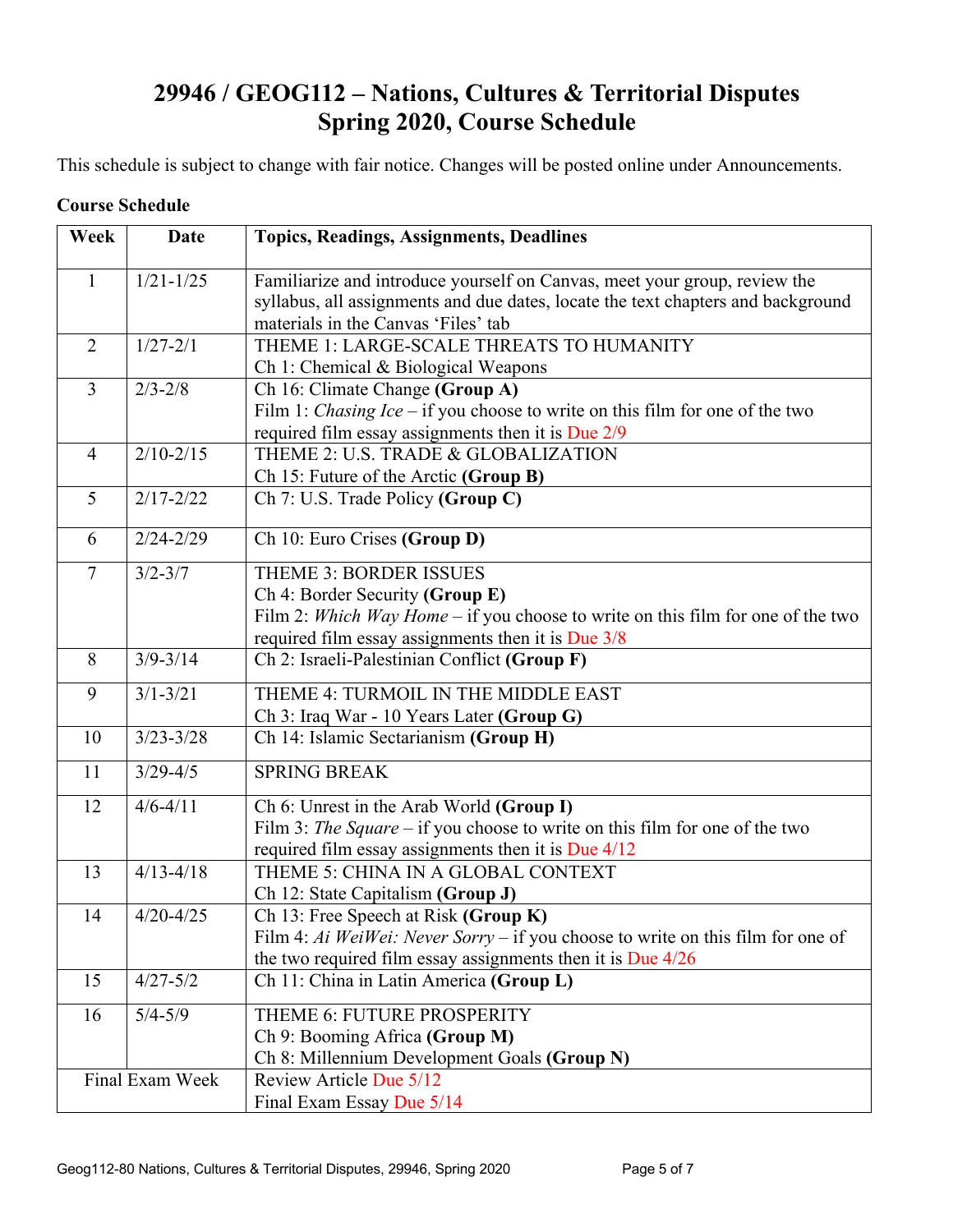## **STUDENT GROUPS**

Student groups are tasked to lead and moderate a textbook chapter. The instructor will post the discussion prompts, but each student group must reply to their classmate responses and ask follow-up questions to keep the discussion going. Prior to the actual discussion forum, the student group is required to prepare supporting slides to annotate the assigned reading along with adding any additional supplementary materials to support said content. At the end of the discussion forum period the student group will submit a summarized response recap highlighting the majority and variety of classmate responses. All students within each group will earn the same grade. The following groups have been created:

**Group A:** Angel Espinosa, Anh Huynh

**Group B:** Rena Heredia, Sara Inphachack

**Group C:** Matthew Corpus, Eric Tamariz

**Group D:** Jovi Hen, Maximillian Kong

**Group E:** Eric Chi, Thalia Sorensen

**Group F:** Ian Han, John Le, Diana Tran

**Group G:** Charlie Chau, Ashvrya Sharma

**Group H:** Jake Guzman, Jonathan Lenard

**Group I:** Zoe Blankenship, Luis Sanchez

**Group J:** Ricardo Gomez, Jaspal Mann, Karen Wong

**Group K:** Scott Ayers, Mia Rodriguez

**Group L:** Tyler Gilbert, Kevin Phan

**Group M:** Medina Avdic,Erikajoan Rivera

**Group N:** Oscar Garcia, Sabrina Phongsa